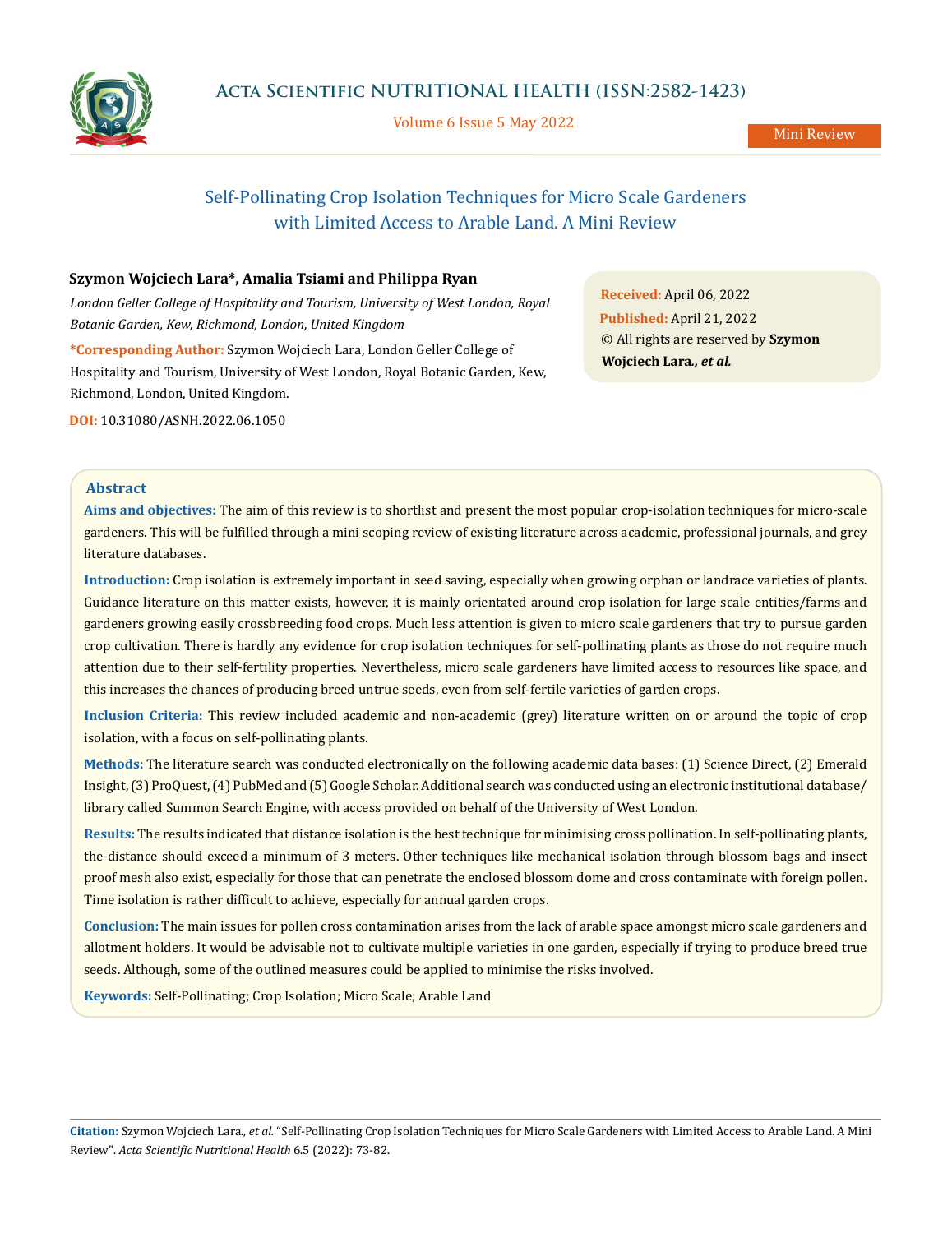## **Abbreviations**

NUS: Neglected and Underutilised (Crops); MI: Mechanical Isolation; DI: Distance Isolation; SF: Self Fertilisation; MSG: Micro Scale Gardeners; SP: Self-Pollinating; CP: Cross-Pollinating; LFS: Local Food System

# **Introduction**

The agricultural practices in the developed world have evolved greatly over the past 2 centuries  $[1]$ . From small scale and local farms to super-efficient, mega agricultural holdings where food crops are being measured and monitored with satellite imagery and drones hovering over the fields  $[1,2]$ . Historically, the efficiency of the sector started to increase around the First World War and then exceeded during the Second World War  $[1-3]$ . This was achieved due to numerous technological advancements happening at that period of time, which were often demand driven by the exhaustive military activities of countries as well as food security related issues. For example, the development of the first artificial fertilizer process, pioneered by Haber and Bosh in 1913 and later the modelling of mass selective breeding techniques which were based on Gregor Mendel's theory of genetic inheritance developed a century earlier [3-5]. These have led to the standardisation of the entire agricultural sector, where farmers have switched from decentralised production of local varieties of crops to cultivating breed true and genetically uniform crops for the purpose of efficiency through maximising yields capacity and producing varieties that would withhold diseases, strong weather patterns and feed the armies and populations in less time  $[1,2,6]$ .

#### **Neglected and underutilised food crops**

As a result of those changes, many local varieties of food crops become cost inefficient and have been lost in time [7]. Nowadays, the search for those crops is becoming ever more popular, as the above agricultural practices have proven to be producing nutrient lacking crops, and lead to many environmental issues like the loss of biodiversity  $[7,8]$ . The use of the neglected and underutilised (NUS) crops is still minor as they are mainly used in LFS systems in more rural economies in parts of Europe and developing countries however, there is some growth in popularity, especially across organic markets and local villages and small-town events where farmers exhibit their produce and seed-swap  $[9,10]$ . Nevertheless, the overall supply chain of food in the developed world is scarce in these types of products  $[2-10]$ . On the other hand, small scale farmers, gardeners and allotment holders seem to be way ahead of the industry in utilising those forgotten crops. These entities often cultivate orphan, heritage, and heirloom varieties of many food crops [7-10]. Sometimes, even leading to the development of their own landraces that get acclimatised to the unique environment of the allotment or back garden, resulting in improved cultivars that can produce better yield and become more resistant to other localised factors [4,11].

In answer to the loss of biodiversity/agrobiodiversity, many NUS seed banks, seed sharing organisations and communities have sprouted around the globe  $[12]$ . These often work on a nonprofit basis where seeds are donated to farmers in exchange for fresh and vital seeds the following season  $[12,13]$ . This process helps to maintain the vigorous seeds libraries and also gives the growers an opportunity to experiment with forgotten varieties and improve their own food and nutrition security [12,13]. One of the challenges encountered by these micro scale gardeners (MSGs) is the aspect of genetic seed purity, especially when trying to save seeds of specific varieties that have the potential to cross-pollinate with other specimens from the same species [11-14]. Collection and utilisation of breed true crops is crucial in maintaining varietal stability, especially when working with old cultivars like the previously mentioned landraces and other orphan crops that are homozygous [15,16]. Having the ability to save one's own seeds can prove extremely useful to the MSGs as this allows them to collect their own landraces that are suited for that specific and unique environment and therefore, cannot be sourced from external entities.

For the purpose of this mini review, the search was focused on the aspect of minimizing cross-pollination in self-pollinating food crops as many of MSGs have limited access to space, resulting in multiple types of crops being grown across a relatively small area, sometimes, different varieties of the same species are cultivated which allows for 'genetic contamination' even across some selffertile plants, for example, some legumes (*Fabaceae*).

#### **Pollination**

Cross-pollination is essentially the process in which the genetic material 'gamete', in the form of pollen, transfers via various means from one flower onto another flower of a different plant from the same species [16-19]. Self-pollination on the other hand,

**Citation:** Szymon Wojciech Lara*., et al.* "Self-Pollinating Crop Isolation Techniques for Micro Scale Gardeners with Limited Access to Arable Land. A Mini Review". *Acta Scientific Nutritional Health* 6.5 (2022): 73-82.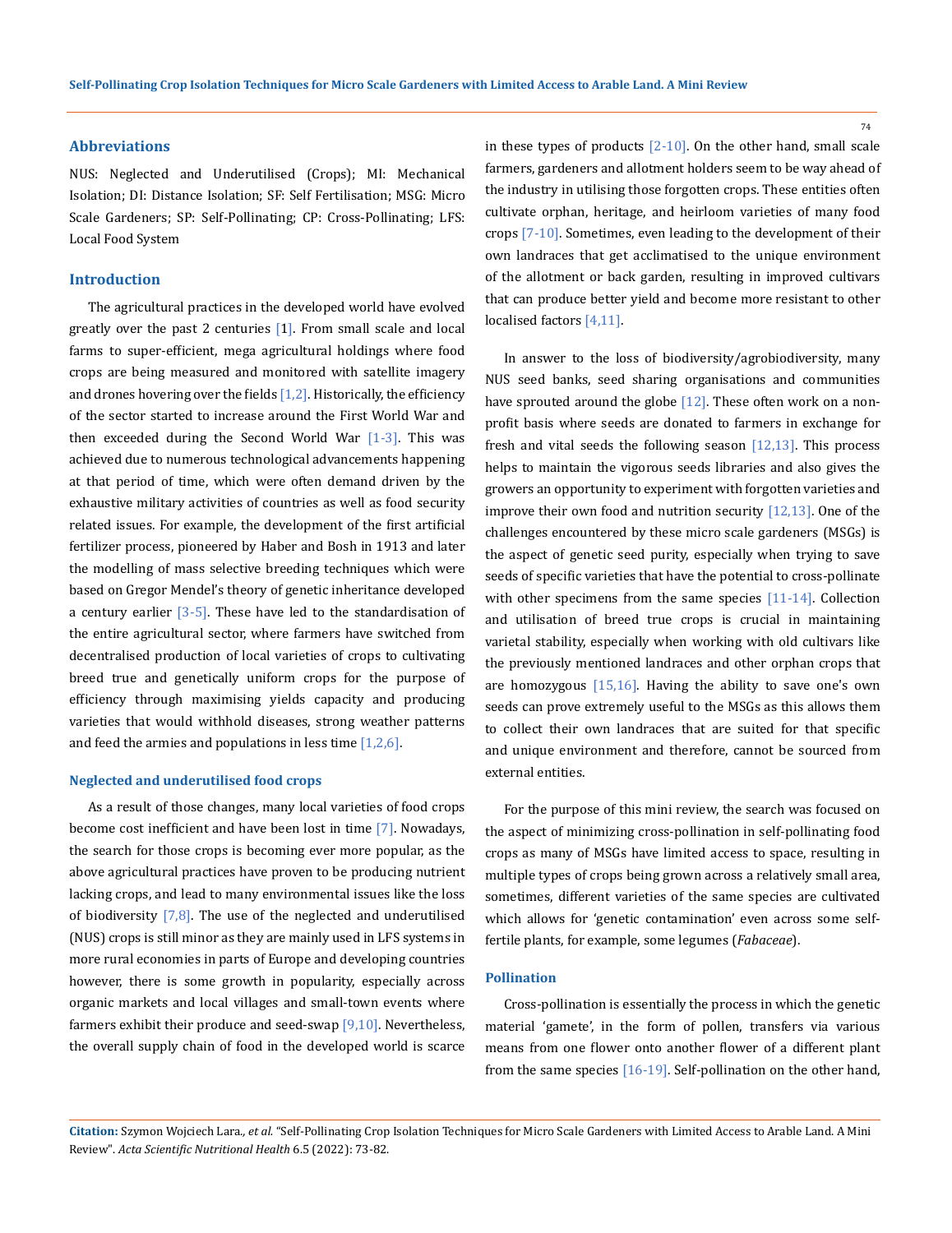is the process of geitonogamy in which the gamete is transferred from flower to flower of a genetically identical angiosperm, usually the same one but this could also happen across two clones or in a gymnosperm as microsporangium passes to the ovule of the same plant  $[16-19]$ . Many plants have developed mechanisms like protandry and protogyny, heterostyly, dioecy and chemical activated self-incompatibility, all to stop self-pollination and increase genetic diversity by cross-fertilising [16-20].

Simultaneously, self-pollination in angiosperms occurs when the gemmate is passed from the anthers (male parts) to the stigma (female part) of the same flower in the process of autogamy, which also is a technique to prolong species' existence. Autogamy, or in other words, self-fertilisation (meiosis) is an evolutionary mechanism allowing the plant to reproduce on its own without the reliance on other plants, wind, or animals like insects, making it more likely to generate seeds and therefore, ensure survival of the progeny  $[16-20]$ . Self-pollination also successfully maintains many genotypes that would otherwise be lost in the gene shuffle of sexual reproduction, hence helping farmers to produce predictable crops (landraces) [16-20]. Self-pollinating plants ensure autogamy via various means, for example, cleistogamy, where the flowers do not open at all, like most *Pisum sativum* L. varieties and the most common opposite is called chasmogamy, for example in common wheat, (*Triticum aestivum* L.), [19-21]. This is particularly interesting as nearly all angiosperms produce both cleistogamous and chasmogamous flowers on the same plant, therefore exposing the stigma to foreign pollen and encouraging cross-pollination, including the self-pollinating plants  $[16-21]$ . Other angiosperms commit autogamy during or right after the flower opening, so there is some possibility for cross contamination of pollen from other plants during that moment of unfertilised exposure. Some plants also self-pollinate through the processes of apomixis or parthenocarpy, which do not require fertilisation and lead to seedless fruit, or seeds that do not require fertilisation, although these Processes mainly occur in perennial fruits like the *[Musaceae](https://www.google.com/search?rlz=1C1VDKB_en-GBGB970GB970&sxsrf=APq-WBtKwvlPFPYn_15vCY5BY9WNhxbGUA:1649152132687&q=Musaceae&stick=H4sIAAAAAAAAAONgVuLUz9U3MDSuyDZbxMrhW1qcmJyamAoArjoODRgAAAA&sa=X&ved=2ahUKEwjEnbK40vz2AhXVh1wKHR_lCQAQmxMoAXoECFEQAw)* family (banana), [16-21] (the science behind the above terms is outside the scope of this mini review). These are the most popular edible crop species that reproduce mainly through self-pollination, either flower to flower or through autogamy: wheat, barley, oats, rice, common beans, peas and tomatoes [16-21].

## **Implications for breed true seed saving**

Maintaining breed true plants is extremely crucial when trying to propagate varieties and when aiming for specific, unique results, therefore, limiting the inter varietal cross-pollination is an important factor  $[22]$ . This is extremely difficult for crosspollinating plants as the pollen can be transferred from plant to plant by humans, animals and rainwater - when in close proximity, [16-20]. Insect pollinated plants get exposed to foreign material more, as some bees and other pollinators can travel hundreds of meters between different plant colonies [16-20]. Other crops like maize cross pollinate significantly easier, where wind tends to be the main carrier of gemmate. In this instance, the plants should be separated with a distance of few or several miles in order to produce breed true seeds [16-20]. This often poses great and costly maintenance difficulties to farmers, especially when considering the factor that the farmer often depends on the neighbouring fields, as those might be the source of foreign pollen.

On the other hand, the isolation process is much simpler with self-pollinating crops due to the anatomy as described above. In order to minimise the risks of cross-pollination, the samplings should be planted 3 meters apart at a minimum, which is significantly less than for cross-pollinating crops [16-20]. This reduces the chances of cross-pollination greatly, but some flowers may still get contaminated by insects that could penetrate the enclosed flower petals in search for nectar or the flower heads can get damaged due to strong winds also carrying pollen [19-21]. It is also important to say, that the MSGs often do not have access to vast amounts of land. As a result of that, distancing may not be enough to prevent cross pollination between different varieties. In this paper, we have outlined further techniques, specifically to the micro-scale gardeners to help in maintaining breed true seeds for self-pollinating food crops [16-21].

# **Arable land statistics for MSGs in the UK**

Average size of a UK household garden ranges from 140m<sup>2</sup> to 250m² and up to 300m² for an 'acceptable' sized allotment. However, the allotment figures are likely to be elevated as many allotments have been divided into 'halves' or 'quarters', all due to high demand from the public for vegetable growing space**.** For the household garden figures, those MSGs that grow in these fields, do not tend to use the entire area of their garden, as part of it is also dedicated to leisure, storage and therefore, the arable land figure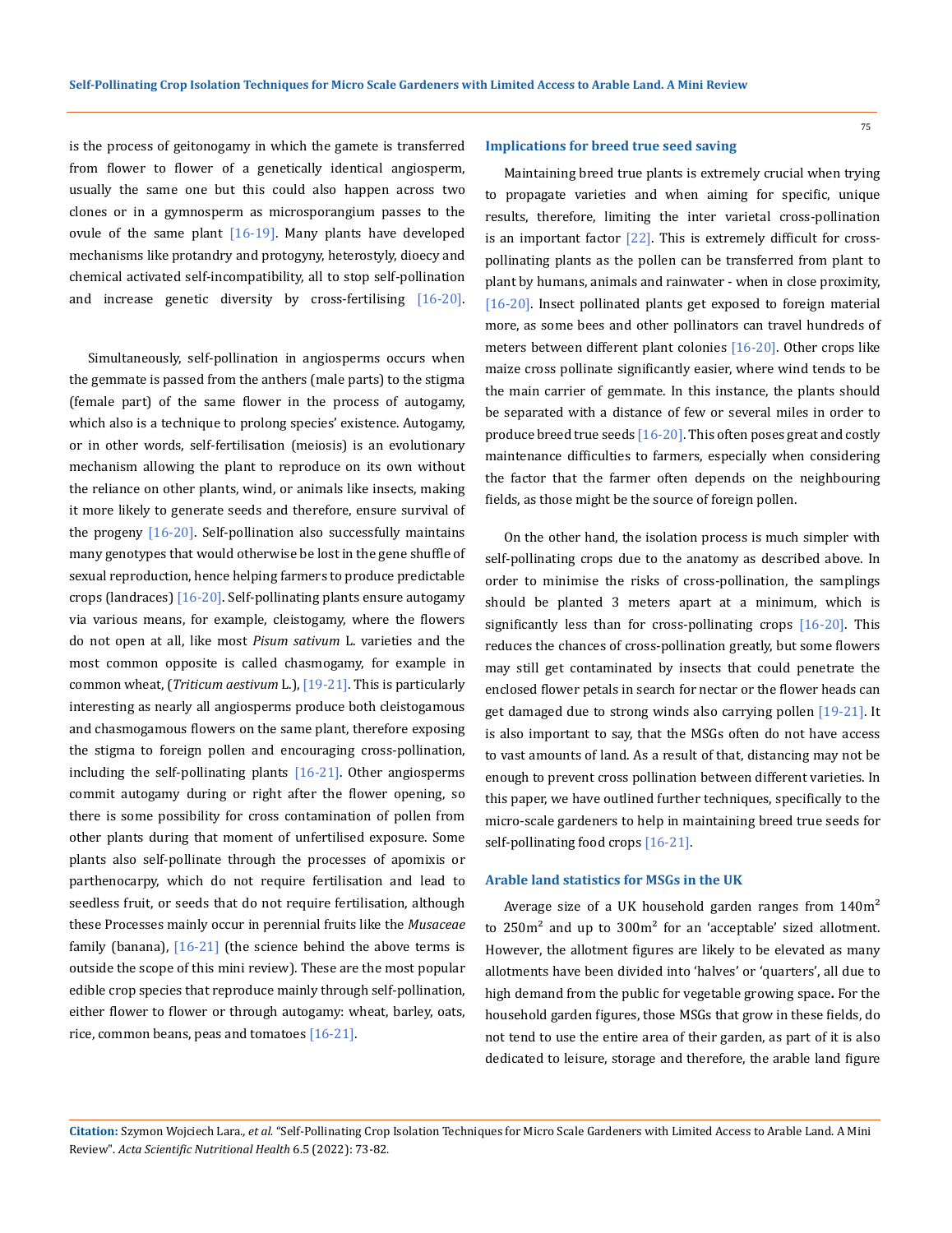is also going to be significantly smaller, perhaps halved. It is also important to mention that many households are deprived entirely of outdoor space or have access to a minimal arable land surface, often the size of few meters squared. According to the Office of National Statistics for the UK, these gardens are often found amongst populations living in large city agglomerations  $[16-21,32]$ .



**Figure 1:** A graphical representation of an average sized arable 'plot' of garden, derived from the estimated household garden size in the UK (halved).

# **Methodology**

# **Search strategy**

This mini review was conducted in accordance with the Joanna Briggs Institute guidance for Systematic Reviews for Effective Data Synthesis [23]. The literature search was conducted electronically on the following academic data bases: (1) Science Direct, (2) Emerald Insight, (3) ProQuest, (4) PubMed and (5) Google Schoolar. Additional search was conducted using an electronic institutional database/library called Summon Search Engine, with access provided on behalf of the University of West London (UWL, 2022). The following key words were used through the academic data base search: ((self-pollination) OR (crop isolation) OR (crop isolation tech\*) OR (breed true seed\*) OR (landrace seed\*)). The academic search was limited to peer-reviewed and published journal articles, although some non-peer-reviewed material has also been considered for inclusion.

Grey literature was also considered for inclusion. Same keywords were used across the above databases as well as Google, Yahoo and Opera search engines. The searches were not limited by any date restraints, geographical location of the published articles and the area of study. Articles were although required to be written in English.

#### **Inclusion criteria and shortlisting**

The selection criteria for both, peer-reviewed and grey literature was based on topic relevance. Articles that included practical advice on the aspect of crop isolation techniques were considered for inclusion. The first screening stage consisted of an abstract or title page analysis for at least one of the key words, when present, the data piece was taken for further review.

Second data screening was based on full text analysis, where the contexts were analysed for relevance and academic significance. As a result of that, articles that were fully or partially based on the topic of self-fertile crops isolation, were considered for data extraction.

### **Analysis and evidence presentation**

The shortlisted articles were analysed using the NVivo 12 Pro software program, where important parts of text were highlighted and assigned to a specific category, depending on type of isolation (distance, time or mechanical). The data was presented in a written format and supported by technical graphs indicating the garden bed and the localisation of different elements required for the application of the specific crop isolation technique.

# **Ethics**

Ethical approval was not required to conduct this mini review.





**Citation:** Szymon Wojciech Lara*., et al.* "Self-Pollinating Crop Isolation Techniques for Micro Scale Gardeners with Limited Access to Arable Land. A Mini Review". *Acta Scientific Nutritional Health* 6.5 (2022): 73-82.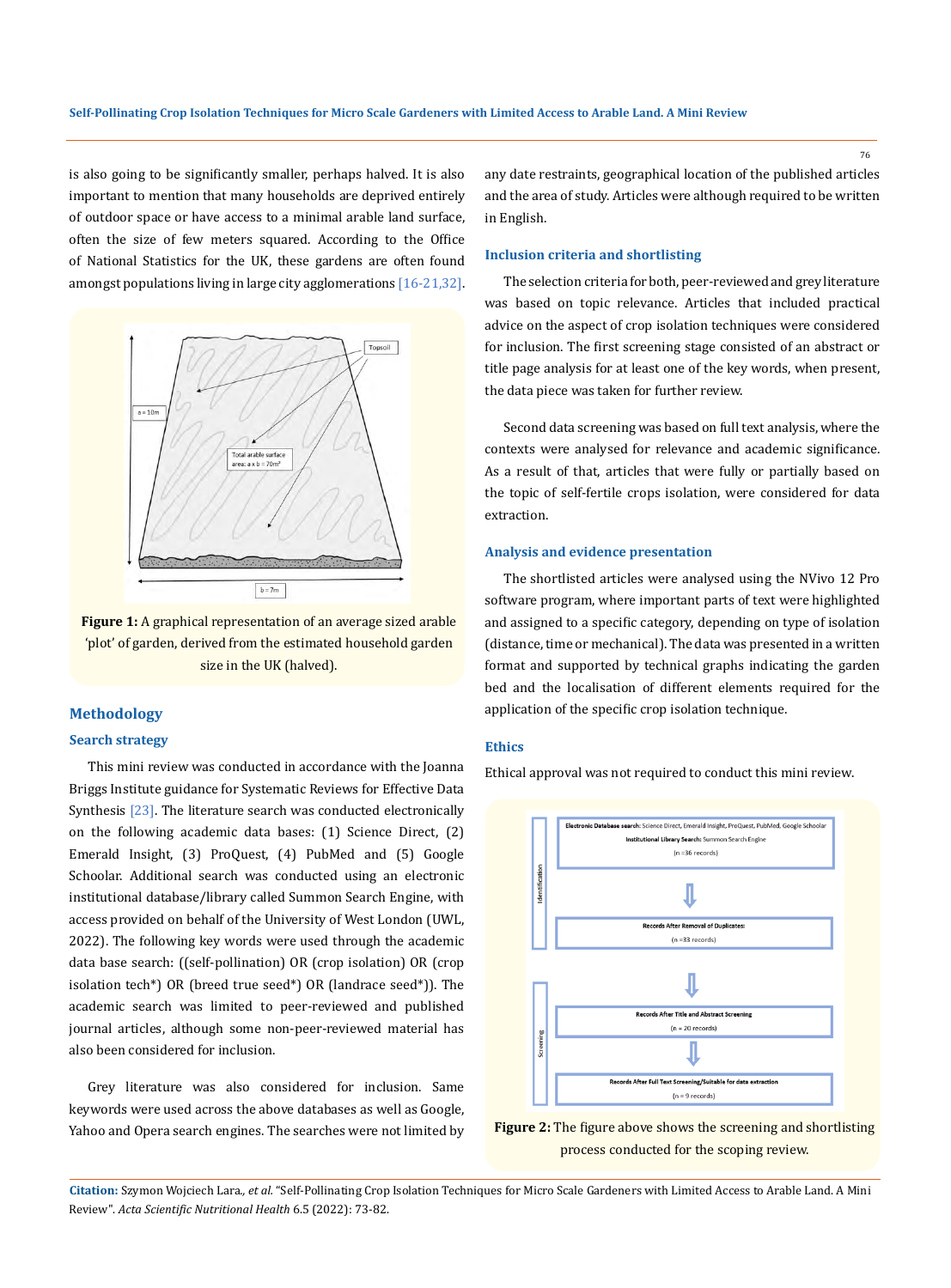## **Results and Discussion**

The findings for this mini review were based on the primary literature review as evidenced throughout the introduction section, as well as the previously mentioned mini scoping review of academic and non-academic (grey) literature. The overall number of identified references was 31, where 9 were identified through the previously stated methodology, and the remaining were added to the evidence list during the preliminary literature review. The table below displays the 9 resources in a numerical order, as they appear in the text, including the title of the construct as well as its type. These 9 publications were the prime sources of evidence for the results and discussion section. This section was divided into 4 sub sections, as follows: (1) distance isolation (2) time isolation, (3) mechanical isolation and (4) further techniques to promote self-fertilisation of crops. All of the 9 references included some information on each of the 4 techniques.

| No. | <b>Title</b>                                                                                                                                                  | <b>Type</b>                            | <b>Reference</b>     |
|-----|---------------------------------------------------------------------------------------------------------------------------------------------------------------|----------------------------------------|----------------------|
| 16  | Growing Food, A guide to Food Production.                                                                                                                     | <b>Book</b>                            | All                  |
| 24  | Simple to complex: Modelling crop pollen-mediated gene<br>flow.                                                                                               | Journal Article (Peer-reviewed)        | All                  |
| 25  | Effectiveness of field isolation distance, tillage practice,<br>cultivar type and crop rotations in controlling phoma-stem<br>canker on oilseed rape.         | Journal Article (Peer-reviewed)        | Distance Isolation   |
| 26  | Dramatic reduction of crop-to-crop gene flow within a<br>short distance from transgenic rice fields.                                                          | Journal Article (Peer-reviewed)        | Distance Isolation   |
| 27  | Isolation distances for Seed Crops: Principles and<br>Practices.                                                                                              | Guide, Academic (non-peer-reviewed)    | Distance Isolation   |
| 28  | Principles and Practices of Isolation Distances for Seed<br>Crops: An Organic Seed Production Manual for Seed<br>Growers in the Mid-Atlantic and Southern US. | Journal Article (Peer-reviewed)        | Distance Isolation   |
| 29  | Isolation Distances, An overview (Seed Savers Exchange).                                                                                                      | Guide, Website                         | Distance Isolation   |
| 30  | Landrace inventory of the UK. European landraces on-farm<br>conservation, management, and use.                                                                | Bulletin, Academic (non-peer-reviewed) | Mechanical Isolation |
| 31  | The traditional inexplicable replacement of seed and seed<br>ware of landraces and cultivars: a review.                                                       | [ournal Article (peer-reviewed)        | All                  |

**Table 1:** Records identified through the scoping review. Please note that the reference column corresponds with the prime focus of the selected article, for example, mechanical isolation or distance and time isolation.

# **Distance**

The literature search has identified 5 articles with a focus on distance isolation (see table 1). Isolation by distance is not a new method for stopping cross pollination, as it has been known for millennia, it was for example practiced by the ancient Greeks  $[1-5]$ . When it comes to isolation by distance, the distance itself varies greatly, as there are many dependable aspects that determine the actual distances. The type of cultivated plant being the most important one, whether it is cross-pollinating or self-pollinating (SP), [20,23]. Again, even for self-pollinating flowering plants, the distances can be different, especially when considering large scale seed production [24-26]. For larger entities, the distance can still be significant for SP crops, especially those that can also get pollinated by insects, the recommended distance by Jeffrey H. McCormack [26] is somewhere along the lines of 15 and 45 meters. Now, talking of micro-scale gardeners that want to save their own seeds, this distance should be no shorter than 3 meters from any individual plant, therefore, a 3 meters radius is required to minimise cross pollination, (see figure 3), especially for crops that tend to produce chasmogamous flowers [24-26]. It would be advisable to plant the different varieties of self-fertile crops in greater distances, for MSGs it could be advisable to plant the crops in the corners of the

**Citation:** Szymon Wojciech Lara*., et al.* "Self-Pollinating Crop Isolation Techniques for Micro Scale Gardeners with Limited Access to Arable Land. A Mini Review". *Acta Scientific Nutritional Health* 6.5 (2022): 73-82.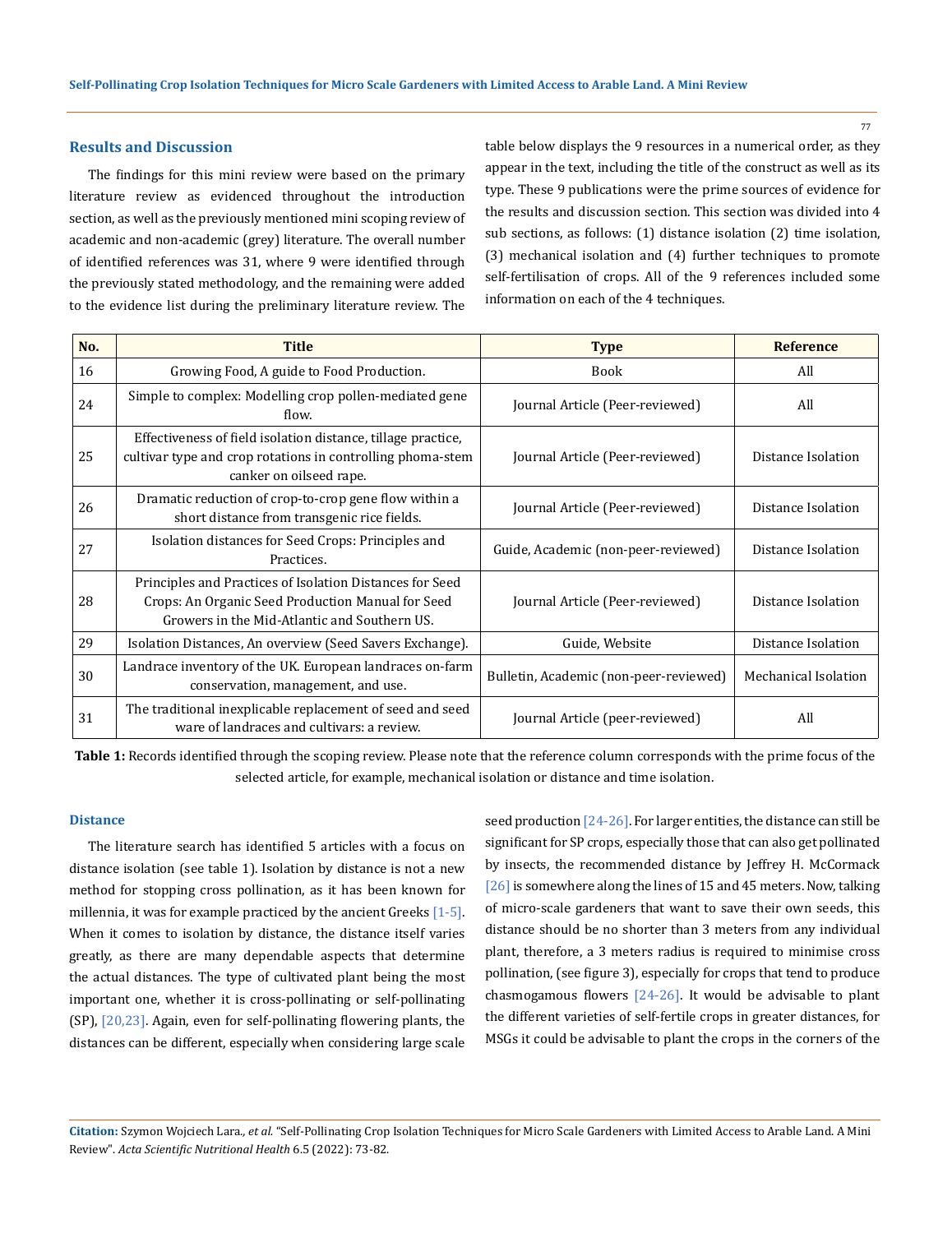garden, but other variables like shade/sunlight exposure and soil depth also need to be considered. It is important to note that these figures are general and other factors like crop varieties, time and physical barriers also need to be considered  $[26,27]$ . On that note, it is important to mention that this review has not identified any figures showing the effectiveness of distance isolation, but these metrics are being followed by numerous MSGs as well as mass scale farmers and are believed to be effective [16,24-29].



**Figure 3:** A graphical representation of the 3-meter radius of pollen-contaminated land around the desired (alpha) crop.

## **Decreasing the minimum distance**

The probability of producing breed true seeds from SP plants decreases by around 10% in shorter distances (less than 3m), however there are some methods that can be applied to minimise the impact  $[16,28]$ . The articles with a focus on distance isolation (see table 1) have stated that as a general rule, every doubling of isolation distance decreases the amount of cross pollination by a factor of four  $[16,25-31]$ . For example, instead of planting the crops in rows the gardener could do it in blocks (see figure 4). This would reduce the periphery significantly, lowering the probability of cross pollination [16,24-26]. Furthermore, only the seeds from the centre orientated plants could be saved as those would be pollen protected by the physical body of the outer layer of the plants. Another mean used to decrease the distance is by selecting seeds produced from flowers that bloomed during the peak moment  $[25,28]$ . This technique is often used for openpollinated plants as the ratio of flowers to pollinators tends to be higher at that particular moment, therefore minimising the chances of contamination by insects. Although, this technique is much more labour intensive as the flowers/seeds would have to be marked individually until the harvest time. If pollinators are the main concern for cross-pollination in self-fertile plants, then the gardener could implement a physical barrier (barrier crop, fence, mesh) to stop those from coming into physical contact with the plant.



**Figure 4:** This figure displays the possible block arrangement of crops to increase distance isolation.

#### **Barrier crops**

Barrier crops, just like mentioned in the example above (Figure 4), provide a physical barrier for pollinators and can disrupt their flight patterns, especially by affecting the flower constancy behaviours [16,28]. Some pollinators, like bees have a tendency towards being attracted to a singular type of flower and avoid visiting multiple species on single journey from the hive. The incorporation of other angiosperms in-between the desired crops (See figure 5), can help to minimise pollinator exposure by attracting them to the barrier crop, especially when the fluorescent and chemical signatures in the air emitted by the barrier crop are more attractive [16,24,28]. Lastly, it is possible to manually remove the sepals from chasmogamous flowers to make the plant visually less attractive to the insects/pollinators (see figure 6).



**Figure 5:** This figure represents the possible incorporation of barrier crops between desired plants to maximise insect distraction.

**Citation:** Szymon Wojciech Lara*., et al.* "Self-Pollinating Crop Isolation Techniques for Micro Scale Gardeners with Limited Access to Arable Land. A Mini Review". *Acta Scientific Nutritional Health* 6.5 (2022): 73-82.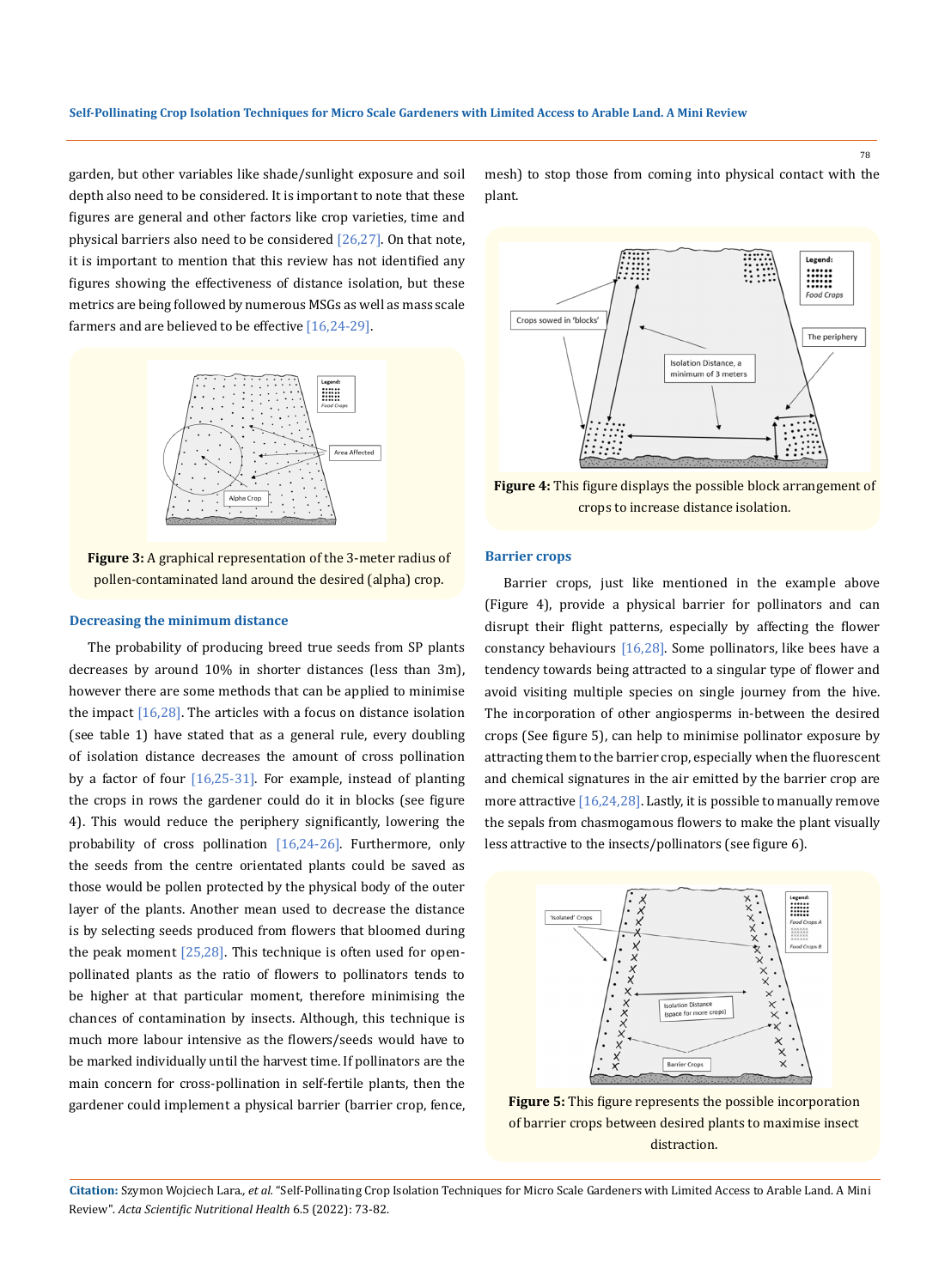

**Figure 6:** The process of removing outside layer of flowers' sepals/petals (calyx/corolla) to decrease the blossom attractiveness to pollinators.

## **Time isolation**

In theory, time isolation is a relatively easy task, but there are lots of punctuality and mathematical variables. For instance, varieties of plants from the same species tend to have similar flowering periods [30]. Many common beans *(Phaseolus* L.*)* for example, only tend to bloom once the rest of the plant has achieved maturity and this usually occur 2 months into growth, to minimise the risk of cross-contamination, two different bean varieties could be planted 1 month apart from one another, giving the initial plant more time to mature and develop flowers and fertilise in advance of the second sampling  $[24-30]$ . Similar principles could be applied to other self-fertile plants like *Pisum sativum* L. (common peas), although late planting could impact the size and quality of yield, especially when the growth period is extensive and in temperate climates. To conclude, time isolation is not practical for micro scale gardeners, especially when growing annual crops. Efficient time isolation could although work for biennials, two varieties could be planted in 1-year intervals (see figure 7), therefore only one would be flowering at a time  $[16, 25, 28, 30]$ .



**Figure 7:** This is a graphical representation of time isolation for biennial crops.

# **Mechanical isolation**

The search strategy led to 1 article with a prime focus on mechanical isolation (MC) and 8 other that mentioned it as secondary in importance, (see table 1). MC is a type of isolation that requires physical barriers in order to be effective [16,25,28]. This is similar to the previously mentioned break crops that act as semiphysical barriers. The barrier should either stop wind pollination by limiting wind movement or by controlling insect pollination by distracting the animals.

MC can take many forms, for example, the crops can be grown in sealed polytunnels or cages. In this instance, foreign pollen will not be able to penetrate the barrier to the blossom and therefore the plant should have enough time to self-pollinate  $[25,28]$ . This method probably gives the best assurance of breed true seeds but can be expensive and labour intensive, therefore, it is not recommended for self-pollinating plants but for open pollinated plants instead [27,29]. Nets or insect proof meshes could also be applied, this would work for climbing plants like peas and beans (see figure 8), although this technique is only effective for insects and not wind carried pollen [27,29,31].



**Figure 8:** This figure displays the possibility of using insect proof mesh to stop pollinators and other animals like birds from getting into physical contact with the plant. Although the mesh is not going to stop wind carried pollen, it should minimise the already low chances of cross-pollination in self-fertile crops. Furthermore, the mesh is likely to stop larger pests from infesting the plant and the area around it.

Using blossom bags is yet another mechanical isolation technique, in this case, the flower/blossom gets captured and enclosed inside a mini bag that would stop insect and pollen from penetrating (see figure 9). The bag could then be removed after the day of flowering, since the self-pollination usually happens on the first day, or sometimes prior to flowering [16,25,28].

**Citation:** Szymon Wojciech Lara*., et al.* "Self-Pollinating Crop Isolation Techniques for Micro Scale Gardeners with Limited Access to Arable Land. A Mini Review". *Acta Scientific Nutritional Health* 6.5 (2022): 73-82.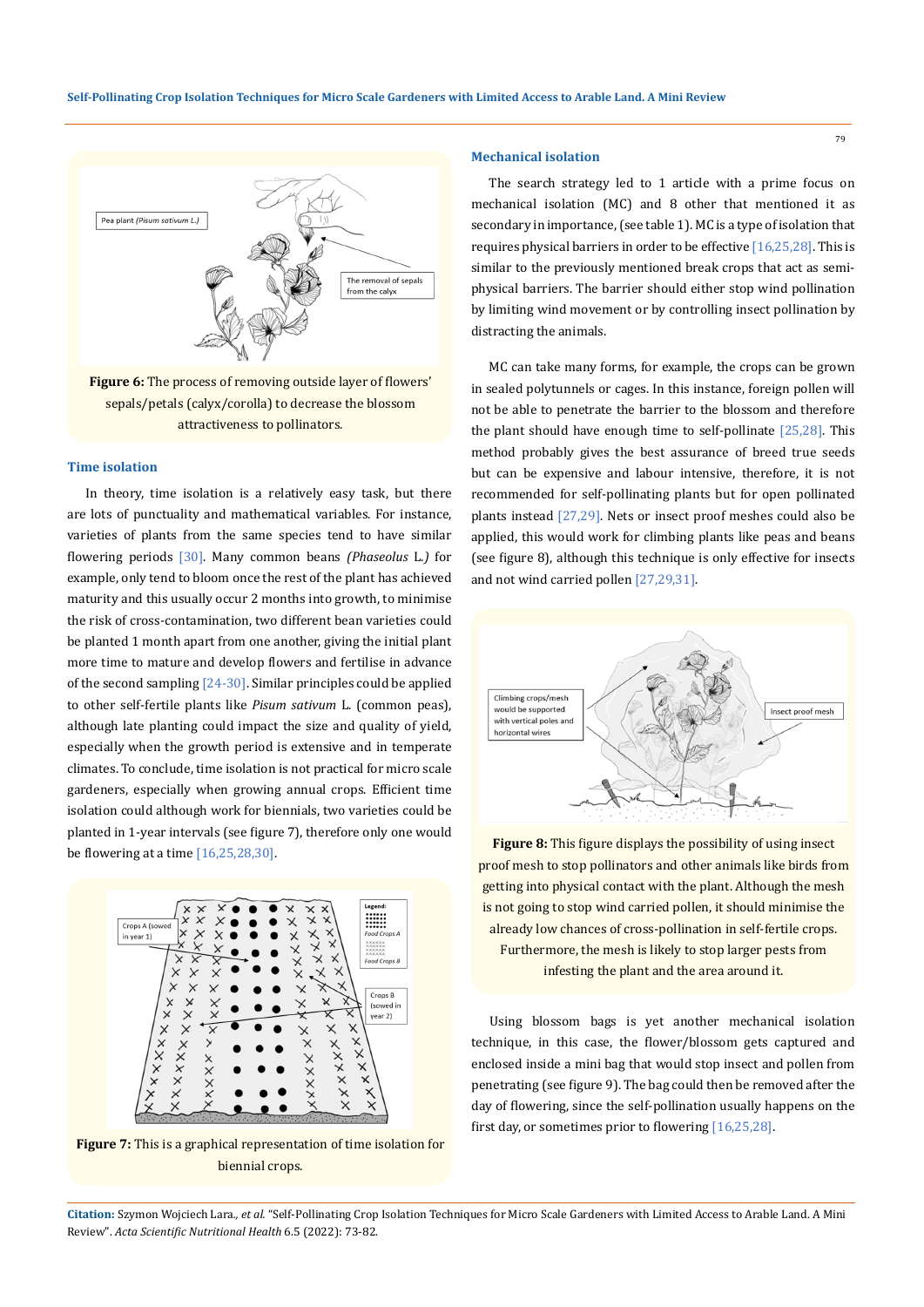**Self-Pollinating Crop Isolation Techniques for Micro Scale Gardeners with Limited Access to Arable Land. A Mini Review**



**Figure 9:** A simplified version of mesh protection, where only the flowers are wrapped using the blossom bags. This technique is more labour intensive as it requires frequent observation of plant development, especially in search of new blossoms. Blossom bags are mainly used for open-pollinated crops like tomatoes but can also be used for other species.

#### **Further techniques to promote self-fertilisation**

The text above has stated some of the principles of maximising the production of breed true seeds from self-pollinating plants. It is not to be forgotten that the self-pollinating plants make the entire task significantly easier, and investment free [28]. The natural mechanisms present in the plants promote the process of self-pollination and ensure some genetic stability through autogamy  $[16-20]$ . Having this in mind, the small-scale gardener could grow multiple varieties of heritage, self-pollinating plants in close proximity and still produce breed true seeds. Precautions are advisable, especially the minimal 3-meter distance but if this is not feasible, the application of other methods should help to isolate the crops [24-31]. Further to that, the gardener could promote self-fertilization itself. The most common method for that, is by touching the flowers and shaking them to help the pollen transfer from the anthers to the stigma in the enclosed blossom capsule (see figure 10). This process is usually carried out in nature by wind and larger animals, but in the allotment or home garden environment, wind might not be strong enough to shake the plant, predominantly due to obstacles like buildings and fences. A useful tool that some allotment holders tend to use is a simple electric toothbrush. This piece of equipment generates micro vibrations, and if applied onto the back of the closed flower, the vibrations should penetrate it and help with fertilisation [27,29,30].



**Figure 10:** The process of promoting self-fertilisation through 'shaking' the enclosed flower. This process must be carried out with caution to avoid causing damage to the enclosed petal capsule.

# **Conclusions and Recommendations**

Academic data bases do not contain extensive information on the practical techniques for crop isolation. This is particularly visible for self-fertile food crops as those are believed to be much less technology dependant in producing breed true seeds. Expectedly, there is less advice for micro scale gardeners as that area does not seem to be equally important to researchers and businesses. This is understandable, as the food systems in most developed countries, relay on small, medium and large agricultural enterprises and not on micro gardeners. Nevertheless, more attention is required for the micro scale gardeners, as those tend to grow crops that tangibly elevate the levels of biodiversity. Some of the crop isolation techniques could be used to maximise the probability of getting breed true seeds from self-pollinating plants. The best method is distance separation, but due to reasons discussed previously, other techniques like blossom bags and break crops could also be applied to decrease the probabilities of crossbreeding. Further work should be conducted on the environment and capabilities of micro scale gardeners in growing orphan crops and in developing their own landraces. Also, the potential collaboration between those and various seed banks should be explored further to determine their significance in practical elevation of agrobiodiversity.

## **Acknowledgements**

We would like to thank Klaudia Zborowska for her input into the creation of the technical graphs/images presented in this paper.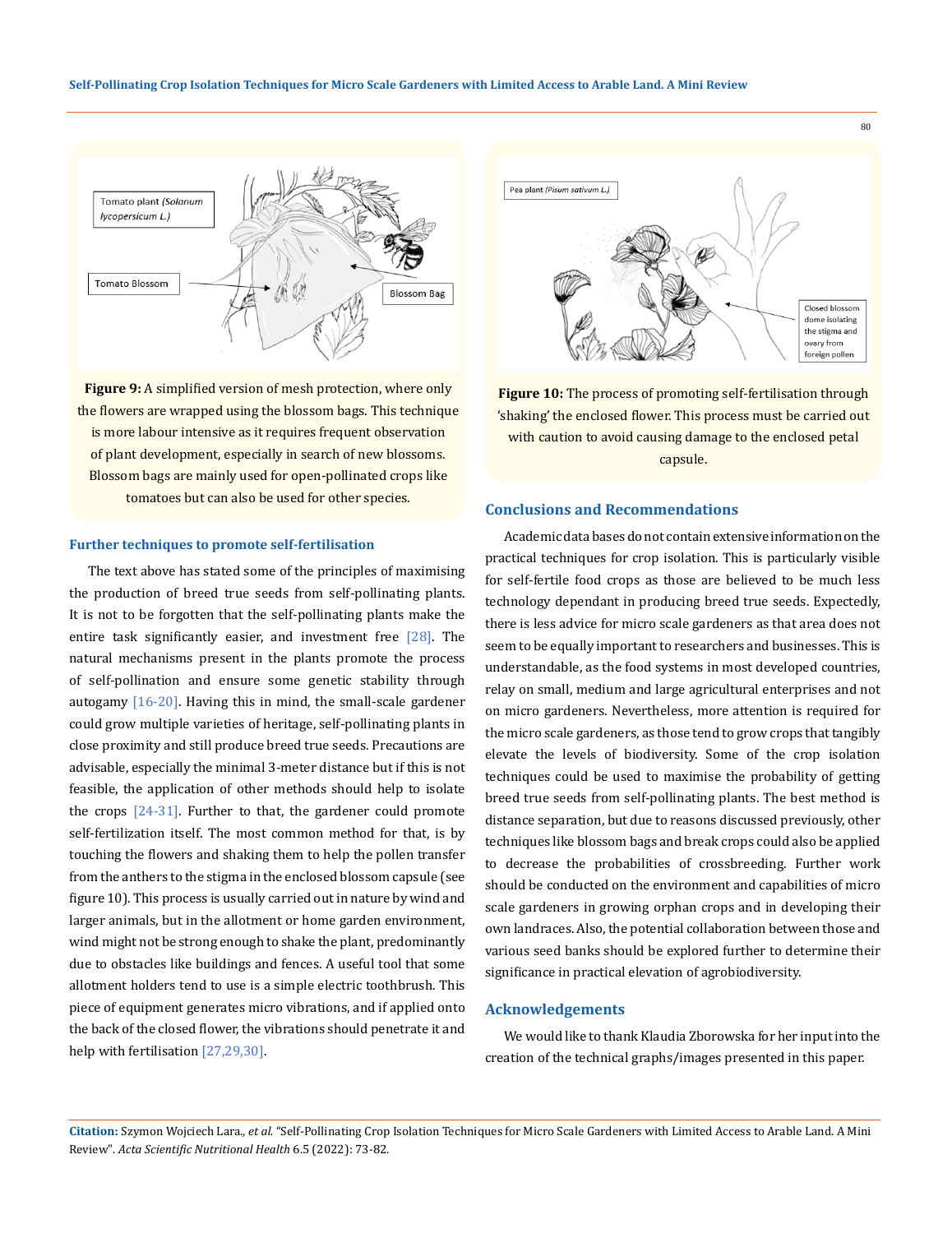# **Bibliography**

- 1. [Harwood RR. "A history of sustainable agriculture". In](https://www.eap.mcgill.ca/AASA_1.htm)  [Sustainable agricultural systems \(2020\): 3-19.](https://www.eap.mcgill.ca/AASA_1.htm)
- 2. Liakos KG., *et al*[. "Machine learning in agriculture: A review".](https://www.mdpi.com/1424-8220/18/8/2674)  *Sensors* [18.8 \(2018\): 2674.](https://www.mdpi.com/1424-8220/18/8/2674)
- 3. [Offer A. "The first world war: an agrarian interpretation". OUP](https://www.jstor.org/stable/3788766)  [Catalogue \(1991\).](https://www.jstor.org/stable/3788766)
- 4. [Capon B. "Botany for gardeners". Timber Press \(2010\): 16-17.](https://www.goodreads.com/book/show/594467.Botany_for_Gardeners)
- 5. Khan MS., *et al*[. "Establishing BARA: Biological Nitrogen](https://www.researchgate.net/publication/334090257_Establishing_BARA_Biological_Nitrogen_Fixation_for_Future_Agriculture)  [Fixation for Future Agriculture".](https://www.researchgate.net/publication/334090257_Establishing_BARA_Biological_Nitrogen_Fixation_for_Future_Agriculture) *bioRxiv* (2019): 684324.
- 6. [Jacques PJ and Jacques JR. "Monocropping cultures into ruin:](https://www.researchgate.net/publication/278013716_Monocropping_Cultures_into_Ruin_The_Loss_of_Food_Varieties_and_Cultural_Diversity)  [the loss of food varieties and cultural diversity".](https://www.researchgate.net/publication/278013716_Monocropping_Cultures_into_Ruin_The_Loss_of_Food_Varieties_and_Cultural_Diversity) *Sustainability* [4.11 \(2012\): 2970-2997.](https://www.researchgate.net/publication/278013716_Monocropping_Cultures_into_Ruin_The_Loss_of_Food_Varieties_and_Cultural_Diversity)
- 7. [Dudley N and Alexander S. "Agriculture and biodiversity: a](https://www.researchgate.net/publication/318758175_Agriculture_and_biodiversity_a_review)  review". *Biodiversity* [18.2-3 \(2017\): 45-49.](https://www.researchgate.net/publication/318758175_Agriculture_and_biodiversity_a_review)
- 8. [Buttel FH. Sustaining the unsustainable: "Agro-food systems](https://www.researchgate.net/publication/293143820_Sustaining_the_unsustainable_Agro-food_systems_and_environment_in_the_modern_world)  [and environment in the modern world".](https://www.researchgate.net/publication/293143820_Sustaining_the_unsustainable_Agro-food_systems_and_environment_in_the_modern_world) *Handbook of rural studies* [\(2006\): 213-229.](https://www.researchgate.net/publication/293143820_Sustaining_the_unsustainable_Agro-food_systems_and_environment_in_the_modern_world)
- 9. Succurro A., *et al*[. "Orphan crops at the food for future](https://link.springer.com/article/10.1007/s00425-019-03229-9)  [conference.](https://link.springer.com/article/10.1007/s00425-019-03229-9)
- 10. [Tadele Z. "Orphan crops: their importance and the urgency of](https://pubmed.ncbi.nlm.nih.gov/31190115/)  improvement". *Planta* [250.3 \(2019\): 677-694.](https://pubmed.ncbi.nlm.nih.gov/31190115/)
- 11. [Jaradat AA. "Wheat landraces: a mini review".](https://www.researchgate.net/publication/272988244_Wheat_Landraces_A_mini_review) *Emirates Journal [of Food and Agriculture](https://www.researchgate.net/publication/272988244_Wheat_Landraces_A_mini_review)* (2013): 20-9.
- 12. [Lewis V and Mulvany PM. "A typology of community seed](https://www.researchgate.net/publication/254439563_A_Typology_of_Community_Seed_Banks)  [banks". Natural Resource Institute, Chatham, UK, Project A 595](https://www.researchgate.net/publication/254439563_A_Typology_of_Community_Seed_Banks)  [\(1997\): 47.](https://www.researchgate.net/publication/254439563_A_Typology_of_Community_Seed_Banks)
- 13. [Sthapit BH. "Emerging theory and practice: community seed](https://www.researchgate.net/publication/272972774_Emerging_Theory_and_Practice_Community_Seed_Banks_Seed_System_Resilience_and_Food_Security)  [banks, seed system resilience and food security". Community](https://www.researchgate.net/publication/272972774_Emerging_Theory_and_Practice_Community_Seed_Banks_Seed_System_Resilience_and_Food_Security)  [Seed Banks in Nepal: Past, Present, Future \(2012\).](https://www.researchgate.net/publication/272972774_Emerging_Theory_and_Practice_Community_Seed_Banks_Seed_System_Resilience_and_Food_Security)
- 14. Scholten M., *et al*. "Landrace inventory of the UK". *European Landraces On-Farm Conservation, Management and Use* 15 (2009): 161.
- 15. [Berding N and Roach BT. "Germplasm collection, maintenance,](https://www.sciencedirect.com/science/article/abs/pii/B9780444427694500096)  and use". *[Developments in crop science](https://www.sciencedirect.com/science/article/abs/pii/B9780444427694500096)* 1.11 (1987): 143-210.
- 16. [Winch T. "Growing food a guide to food production \(2021\): 13](https://www.researchgate.net/publication/292445203_Growing_food_A_guide_to_food_production)  [-46.](https://www.researchgate.net/publication/292445203_Growing_food_A_guide_to_food_production)
- 17. [Frankel R and Galun E. "Pollination mechanisms, reproduction](https://link.springer.com/book/10.1007/978-3-642-81059-6)  and plant breeding". *[Springer Science and Business Media](https://link.springer.com/book/10.1007/978-3-642-81059-6)* [\(2012\): 10-77.](https://link.springer.com/book/10.1007/978-3-642-81059-6)
- 18. [Johnson SD and Steiner KE. "Generalization versus](https://pubmed.ncbi.nlm.nih.gov/10717682/)  [specialization in plant pollination systems".](https://pubmed.ncbi.nlm.nih.gov/10717682/) *Trends in Ecology and Evolution* [15.4 \(2000\): 140-143.](https://pubmed.ncbi.nlm.nih.gov/10717682/)
- 19. S Feldman T., *et al*[. "When can two plant species facilitate each](https://www.jstor.org/stable/3547899)  other's pollination?" *Oikos* [105.1 \(2004\): 197-207.](https://www.jstor.org/stable/3547899)
- 20. [Shivanna KR. "Reproductive assurance through autogamous](https://www.researchgate.net/publication/282771950_Reproductive_Assurance_through_Autogamous_Self-pollination_across_Diverse_Sexual_and_Breeding_Systems)  [self-pollination across diverse sexual and breeding systems".](https://www.researchgate.net/publication/282771950_Reproductive_Assurance_through_Autogamous_Self-pollination_across_Diverse_Sexual_and_Breeding_Systems)  *Current Science* [10 \(2015\): 1255-1263.](https://www.researchgate.net/publication/282771950_Reproductive_Assurance_through_Autogamous_Self-pollination_across_Diverse_Sexual_and_Breeding_Systems)
- 21. [Schemske DW. "Evolution of reproductive characteristics in](https://www.jstor.org/stable/1936588)  [Impatiens \(Balsaminaceae\): the significance of cleistogamy](https://www.jstor.org/stable/1936588)  and chasmogamy". *Ecology* [59.3 \(1978\): 596-613.](https://www.jstor.org/stable/1936588)
- 22. [Ashworth S. "Seed to seed: Seed saving and growing techniques](https://www.goodreads.com/en/book/show/241068.Seed_to_Seed)  for vegetable gardeners". *[Chelsea Green Publishing](https://www.goodreads.com/en/book/show/241068.Seed_to_Seed)* (2002): 12- [16.](https://www.goodreads.com/en/book/show/241068.Seed_to_Seed)
- 23. Santos WM., *et al*[. "The Joanna Briggs Institute approach for](https://www.ncbi.nlm.nih.gov/pmc/articles/PMC6248737/)  systematic reviews". *[Revista Latino-Americana de Enfermagem](https://www.ncbi.nlm.nih.gov/pmc/articles/PMC6248737/)* [\(2018\): 26.](https://www.ncbi.nlm.nih.gov/pmc/articles/PMC6248737/)
- 24. [Beckie HJ and Hall LM. "Simple to complex: Modelling crop](https://www.sciencedirect.com/science/article/abs/pii/S016894520800160X)  [pollen-mediated gene flow".](https://www.sciencedirect.com/science/article/abs/pii/S016894520800160X) *Plant Science* 175.5 (2008): 615- [628.](https://www.sciencedirect.com/science/article/abs/pii/S016894520800160X)
- 25. Hossard L., *et al*[. "Effectiveness of field isolation distance,](https://www.sciencedirect.com/science/article/abs/pii/S0167880917304474)  [tillage practice, cultivar type and crop rotations in controlling](https://www.sciencedirect.com/science/article/abs/pii/S0167880917304474)  [phoma stem canker on oilseed rape".](https://www.sciencedirect.com/science/article/abs/pii/S0167880917304474) *Agriculture, Ecosystems [and Environment](https://www.sciencedirect.com/science/article/abs/pii/S0167880917304474)* 252 (2018): 30-41.
- 26. Rong J., *et al*[. "Dramatic reduction of crop‐to‐crop gene flow](https://pubmed.ncbi.nlm.nih.gov/17204081/)  [within a short distance from transgenic rice fields".](https://pubmed.ncbi.nlm.nih.gov/17204081/) *New Phytologist* [173.2 \(2007\): 346-353.](https://pubmed.ncbi.nlm.nih.gov/17204081/)
- 27. [MCCORMACK J. "Isolation distances for Seed Crops: Principles](https://www.carolinafarmstewards.org/wp-content/uploads/2012/05/IsolationDistancesVer_1pt5.pdf)  [and Practices" \(2004\): 2-12.](https://www.carolinafarmstewards.org/wp-content/uploads/2012/05/IsolationDistancesVer_1pt5.pdf)
- 28. [McCormack JH. "Isolation Distances: Principles and Practices](https://www.carolinafarmstewards.org/wp-content/uploads/2012/05/IsolationDistancesVer_1pt5.pdf)  [of Isolation Distances for Seed Crops: an Organic Seed](https://www.carolinafarmstewards.org/wp-content/uploads/2012/05/IsolationDistancesVer_1pt5.pdf)  [Production Manual for Seed Growers in the Mid-Atlantic and](https://www.carolinafarmstewards.org/wp-content/uploads/2012/05/IsolationDistancesVer_1pt5.pdf)  [Southern US". McCormack \(2004\).](https://www.carolinafarmstewards.org/wp-content/uploads/2012/05/IsolationDistancesVer_1pt5.pdf)
- 29. Scholten M., *et al*. "Landrace inventory of the UK". European landraces on-farm conservation, management and use 15 (2009): 161.

**Citation:** Szymon Wojciech Lara*., et al.* "Self-Pollinating Crop Isolation Techniques for Micro Scale Gardeners with Limited Access to Arable Land. A Mini Review". *Acta Scientific Nutritional Health* 6.5 (2022): 73-82.